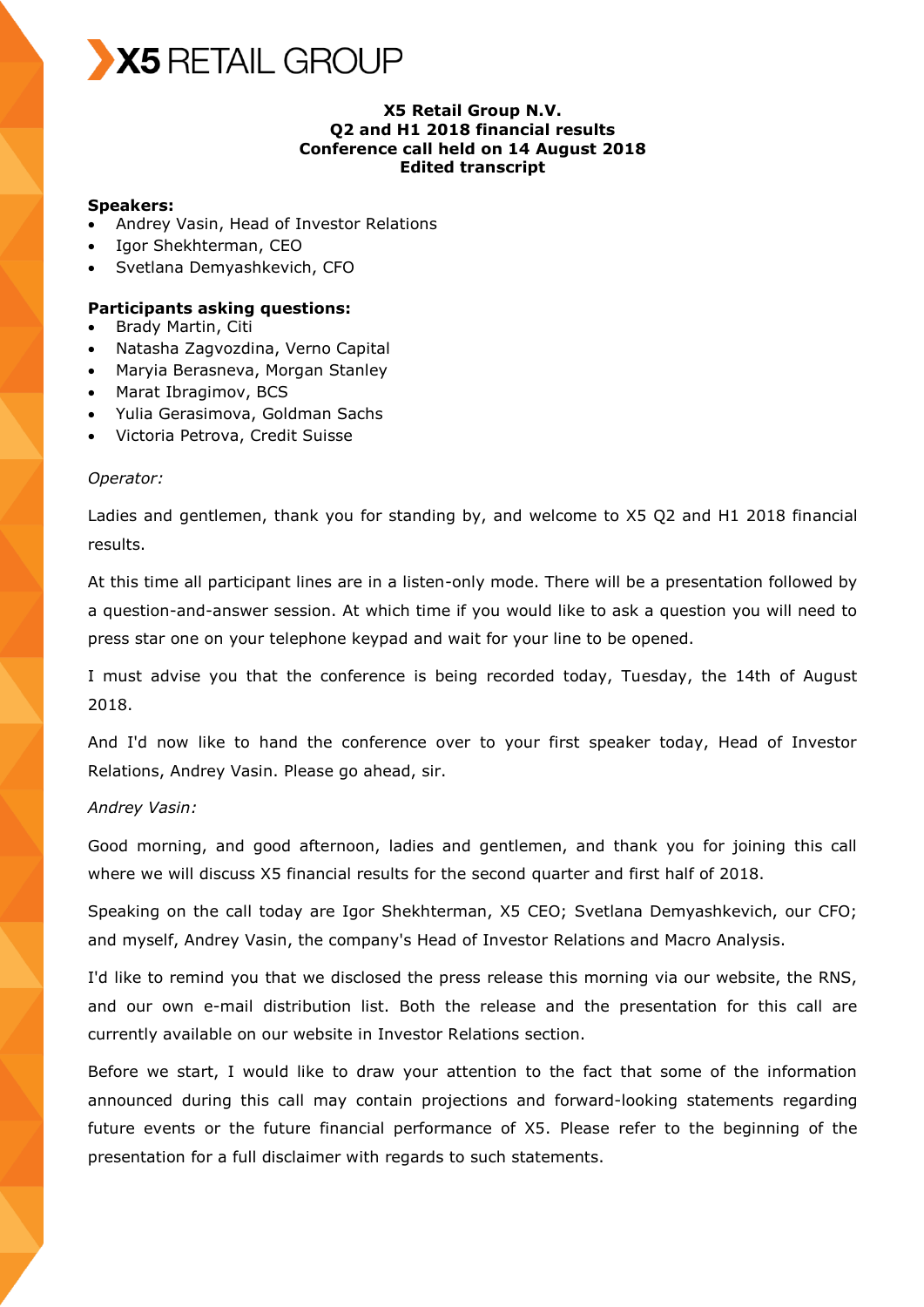I will now pass the floor to Igor, who will take you through company's key results and achievements.

#### *Igor Shekhterman:*

Good morning. Thanks, Andrey. Good morning, and good afternoon, ladies and gentlemen, and thank you for joining our call today. So the key topics I would like to cover today are highlights of the company's key achievements in the first half of this year, the key initiatives we are focusing on at the moment and also say a few words about our future plans.

After that, I will pass the floor to our CFO, Svetlana Demyashkevich, who will discuss the external environment and provide more detail about our financial results. After that, we will be ready to answer your questions.

So let's start with the key achievements. X5 continued to grow revenue at a strong pace of 19.6% year-on-year in the first half of this year. We achieved this despite food inflation deceleration to record low level. We also remained the fastest-growing public food retailer in Russia for the third year in a row.

Like-for-like sales and traffic in the first half of this year reached 0.8% and 0.1%, respectively. I would also like to point out that both indicators grew in the second quarter after a decline in the beginning of the year. We made significant efforts during the second quarter to achieve positive like-for-like performance. The adjusted EBITDA margin in the first half of this year was 7.0%. There was a strong recovery in profitability in the second quarter after an expected decline at the beginning of the year.

We continue to prepare the company for the future in terms of innovation, big data and omnichannel sales. We have already identified the key areas for our development strategy. Now we are working on detailed road map for the development and implementation of projects in these areas.

The company continues to develop its loyalty card programmes. In total X5's three retail formats had around 30 million active loyalty card user at the end of June. Penetration in traffic in June reached 41% at Pyaterochka, 44% at Perekrestok and 74% at Karusel.

We are working actively to develop the commercial function, including the development of direct imports strategic partnerships with suppliers and private label. We continue to develop our online business through Perekrestok Online where the number of orders in the first half of this year reached 116,000.

Now I would like to talk about a few key areas where our business is developing. First, I would like to give you an overview of the changes in our management team.

As you know, the first half of this year saw some important changes in the company's management team with the appointment of new General Director for the Pyaterochka and Perekrestok retail chains.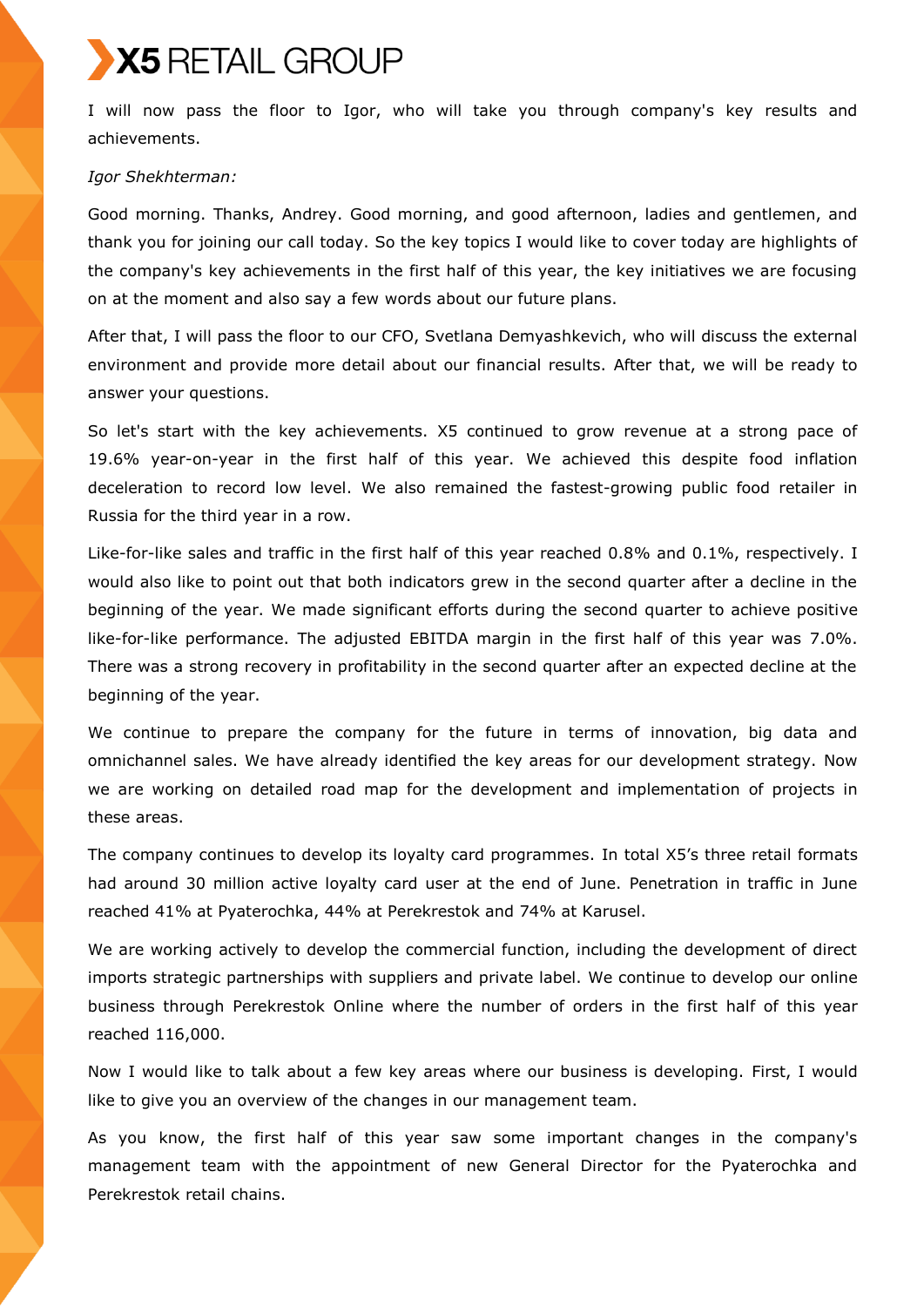X5 has always been known for having a strong succession pool. As we stated before, our goal is to promote candidates from our internal pool to key vacant positions while also continuing to attract high quality professionals from the market.

In June, Sergei Goncharov was appointed as the General Director of Pyaterochka while Vladislav Kurbatov was promoted to General Director of Perekrestok. Sergei has excellent track record in strategy, brand management, operational management and retail business development.

He has significant experience in building client-oriented businesses with a focus on efficiency, which he demonstrated in his previous position, where he was responsible for the drogerie format as well as the development and launch of a new concept for the pharmacy format.

I'm confident that with his strong professional skills and high personal motivation, Sergei will introduce new approaches to strike the right balance between Pyaterochka's growth and a focus on efficiency, quality and returns.

Vladislav joined Perekrestok as Operational Director in 2015 at the very beginning of the supermarket format transformation. He has already made a huge contribution to Perekrestok's successful expansion and, in particular, to developing the current customer value proposition, making in-store processes more efficient and strengthening the format's focus on customers. He also played important role in the launch of our regional supermarket model and increasing sales densities in Moscow.

Vladislav's 12 years of successful operational management experience at Perekrestok and other food retailers, combined with his excellent understanding of our customer, helped the Perekrestok team to complete the transformation of the business successfully.

Johannes Tholey, the new Commercial Director at X5, is another valuable addition to our team. He also has more than 30 years of experience in retail, having worked for major international companies, including as CEO of Globus in Russia. Johannes will be responsible for developing the company's commercial operations and foreign trade and improving the quality of the product mix across the chains.

Now I would like to touch some of the key achievements across X5 formats.

Pyaterochka continues to record revenue growth rate of above 20%, which is ahead of its peers. In the second quarter, like-for-like sales and traffic returned to positive territory, thanks to more favorable weather condition and management initiatives. I would like to comment on the latter in more detail.

While for 2 months I was acting as the General Director for Pyaterochka, I found a number of issues that Sergei Goncharov and his team will need to address. We will focus on operational excellence, including reducing shrinkage, redesigning in-store business processes and decreasing staff turnover rates, adapting the product offering and promos to the local needs of customer and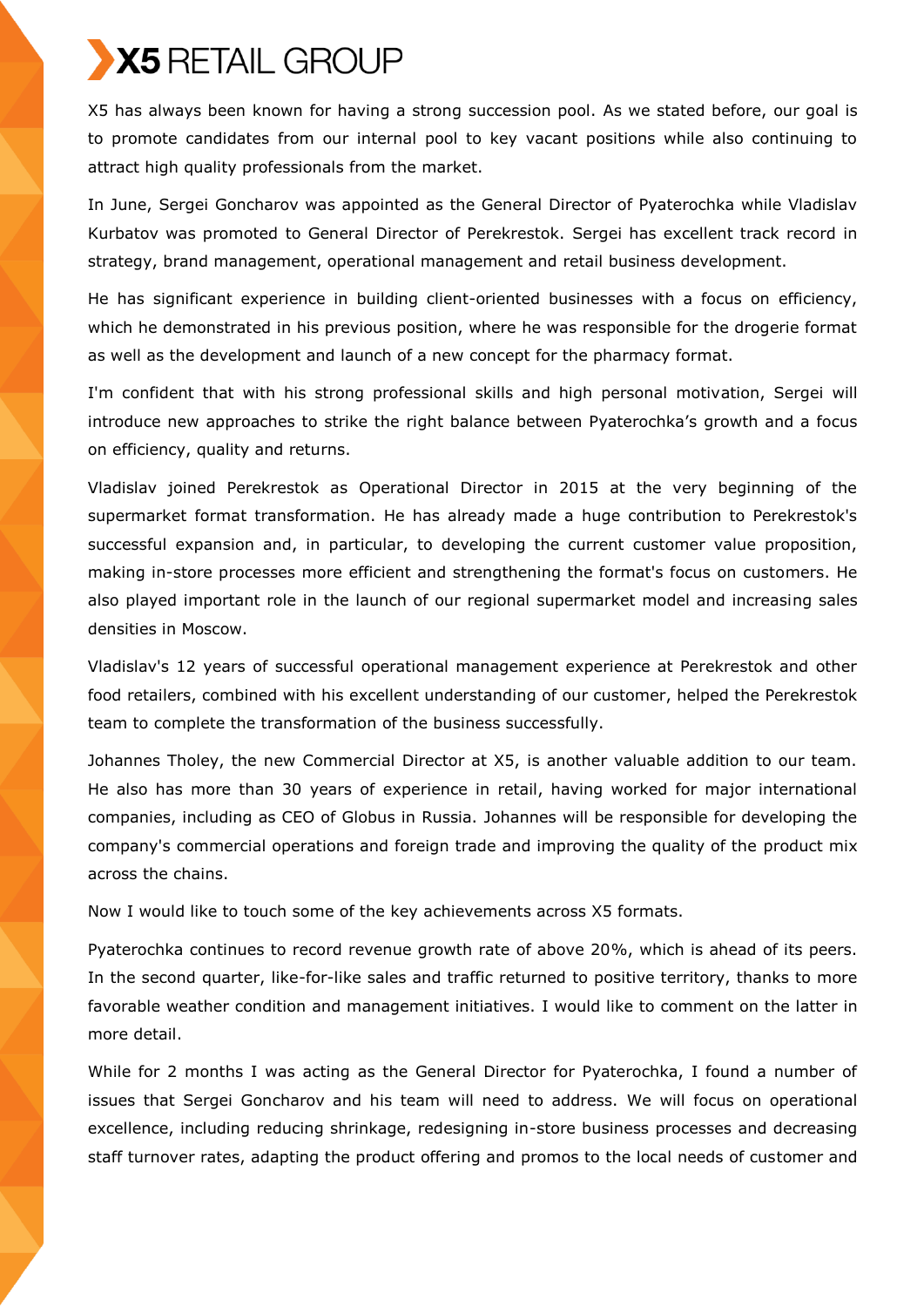ensuring the healthy and balanced growth of the chain with a focus on up-to-date CVP and, of course, on our customer.

We started doing a lot to decrease shrinkage. The Moscow macro region recently saw the launch of our shrinkage committee. We plan to roll out this initiative to other macro regions. Key efforts to reduce shrinkage included adjusting the offering to suit the store format, cutting inventory, effective promo planning and control, identifying temperature issues during storage of transportation of goods.

Also, we will improve logistics business processes, including the system for remote quality control of fruit and vegetables. These initiatives are expected to generate a positive effect next year, but we also expect to see certain improvement by the end of the current year.

We have begun transforming the format's management model to make it more sustainable. The number of executives reporting directly to the Pyaterochka General Director has been reduced from 21 to 15.

Pyaterochka's rapid growth required the creation of another macro region level, which will take on the full scope of operational management, letting the headquarters to focus on strategic priorities, setting goals and monitoring progress.

As part of the transformation, 6 macro regions have been established and headed by directors reporting to Pyaterochka's CEO who are all internal candidates with excellent track record. This will also accelerate decision making and streamline local promotions and assortment management to better adapt stores to regional markets, especially in the fresh and fruit and vegetables categories.

Low engagement and loyalty among store personnel results in higher turnover rates, which also negatively affects shrinkage and store operations. We have developed a plan to streamline the management and recruitment and also introduce a new incentive system.

The healthy food trend is gaining traction in Moscow and St. Petersburg with more and more customers attracted by the unique product offering. In review of this, specialty stores are becoming increasingly popular. In Moscow, a pilot project was launched to adjust the product range, reflecting the clustering of stores based on their location, consumer behavior and income.

This year, in partnership with Dunnhumby, X5 completed a project where customer missions and customers were segmented. This and next year, we plan to adopt our CVP for the group of stores identified with Dunnhumby, which will allow us to make the CVP more relevant for our customers.

We are making considerable efforts to develop a regional Pyaterochka model focusing on low turnover stores, including adjusting the product mix to customer needs in the regions and improving business processes. We are going to cut capital expenditure on opening regional stores.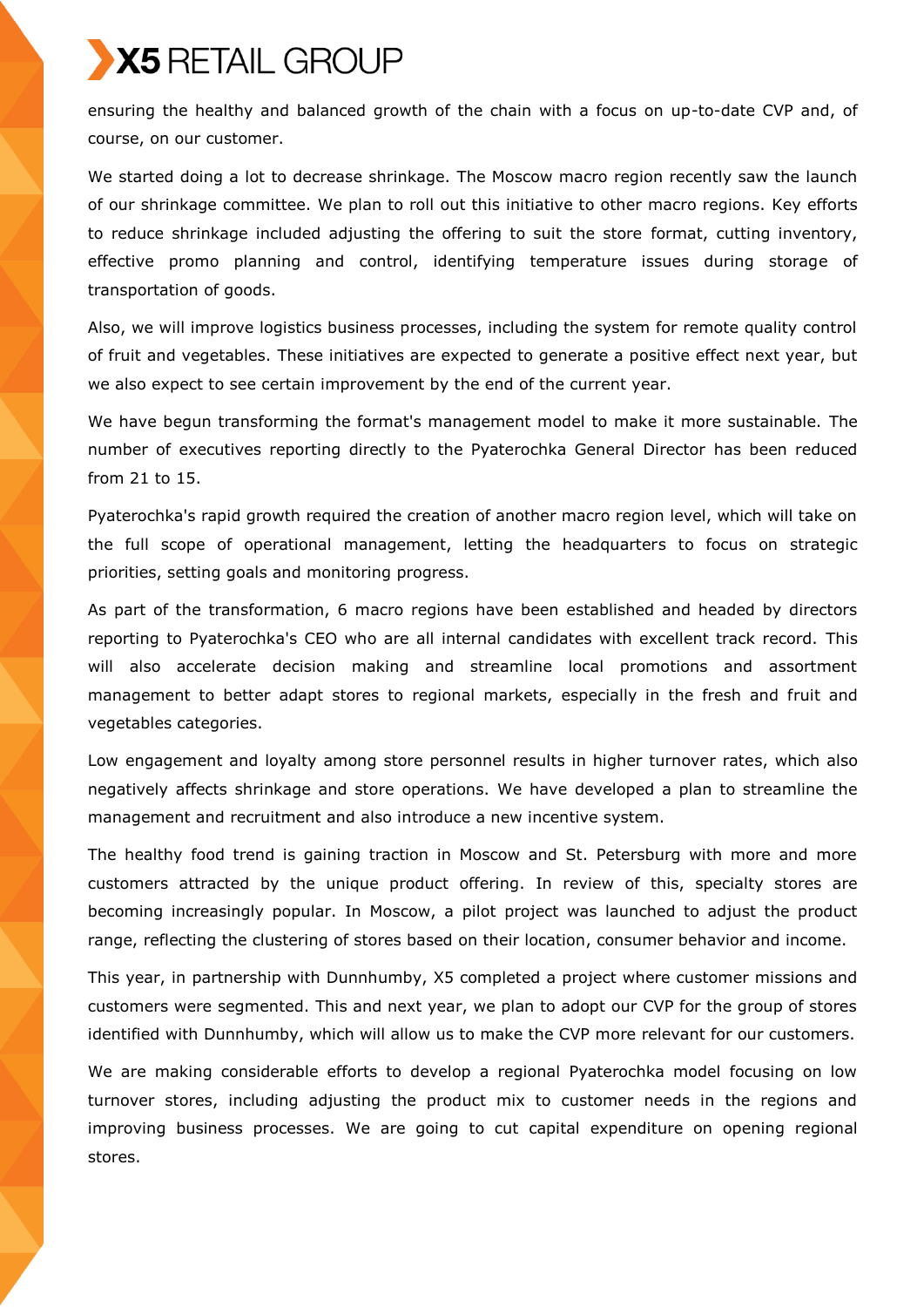We will also review our private label management principles, including product quality, especially of core label Krasnaya Tsena in Pyaterochka. We have introduced new products in line with the local needs of customers and revised the pricing strategy.

Perekrestok continues to perform at an outstanding level ahead not only of its direct peers but also of X5's other formats. In the first half of this year, net retail sales grew by 22.8% year-onyear, the highest among X5's formats. Like-for-like traffic also showed the strongest growth at 4.9% year-on-year.

We continue to refurbish our supermarkets. The first half of this year saw the completion of the refurbishment at 13 Perekrestok stores. As of the end of June, over 77% of Perekrestoks operated under the new concept.

To address our customers' needs, the format has a special focus on the fresh category. Perekrestok shows the highest NPS in fresh meat, fruit and vegetables and also ranks high in dairy products.

Following the development of specialty stores in Moscow, Perekrestok launched its own brand of product with the ultra-short shelf life called Green Line. In Moscow, we run the project jointly with suppliers of VkusVill, while in St. Petersburg, Perekrestok uses in-house capabilities. Some of our Moscow supermarkets already feature special zones with these products. We plan to expand the Green Line series to 200 product items going forward.

We recently rebranded Karusel grocery chain, including an update of the logo and brand concept. Changing the logo and brand concept of Karusel is a continuation of the work on updating the format's positioning.

Following the pilot store in St. Petersburg, this April we opened the second Karusel hypermarket under the new concept in Moscow region, town of Sergiev Posad. The pilot store concept was improved including an enhanced store layout, more convenient equipment and navigation as well as a new visual and corporate style.

We have started actively refurbishing the hypermarkets in accordance with the new concept. One Karusel hypermarket was opened following refurbishment in the first half of this year, and 6 further stores were closed for refurbishment and will reopen in the third or fourth quarter of the current year.

I would also like to share our brand for increasing the quality of our products. In line with the latest market trends, the quality and variety of fruit and vegetables mix is now taking center stage. We must bring the best products from this category to our consumers at an optimal price.

We started actively developing direct import, which will improve our procurement terms, raise the quality of our format offering and mitigate the risk of supplier shortage. Currently, direct import accounts for roughly 3% of all supplies, and our target for the next 3 years is to reach 10%.

Next, I would like to comment on IT, innovations and big data.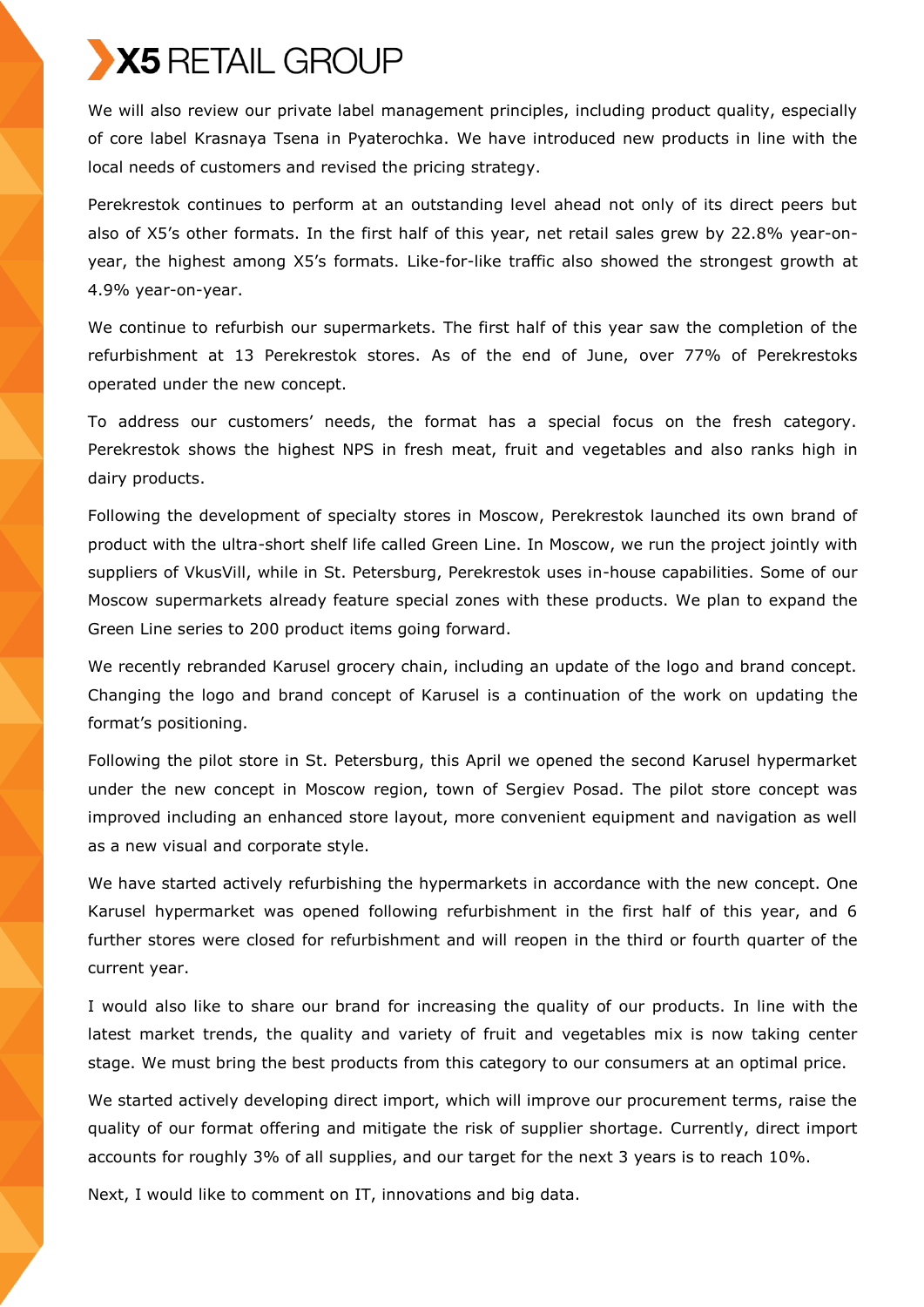We continue to improve our IT infrastructure in line with 2020 road map approved in the summer of last year. We focus primarily on improving the stability of our IT infrastructure to support strong organic growth and making our IT processes more efficient.

In June, we started the pilot run of Pyaterochka-based lab store with the goal of fast-tracking implementation of new technologies across X5 stores. The first working groups responsible for specific focus areas have already been launched.

The development of our IT system goes hand in hand with innovation as we see the underlying innovative technologies as the main driver behind the company's future success. As Russia's  $#1$ food retailer, we aim to lead the ongoing transformation of the industry by using big data and developing automation, omnichannel technologies and other new ideas, which will enable us to better meet customer needs and grow our business. In terms of our omnichannel goals, we continue to actively develop online sales of the Perekrestok web store. This segment is growing strongly with the number of purchases from both existing and new customers continuing to increase. The number of orders per day reached 850 in July, increasing from 700 in the second quarter of this year. This year, we expanded our footprint beyond Moscow to cover some parts of the Moscow region. The second dark store in Moscow is set to open in the near future, while the Saint Petersburg debut is scheduled for the end of this year.

Since the launch of the online platform, the average net retail revenue both online and offline customer in Moscow has increased by 1.7x, while the average NPS in the second quarter of this year reached 82%, significantly above our full year target of 73%.

As you may know, a special big data department have been established at our company. With the big data strategy drafted and several pilot projects launched, we are now working to build the right management team, and we already have the infrastructure we need to launch projects.

To conclude, I would like to highlight our priorities and forecasts for the second half of this year. These are:

- Continuing to execute on our business plan focused on optimizing operating cost on the back of continued consumer rationality and intensifying competition;
- Adapting the assortment and service at shops in accordance with market trends and consumer needs, especially in Moscow. Improving the quality of the fresh category, especially fruits and vegetables, and adding new position in the product range;
- Increasing NPS level across all formats;
- Developing supporting infrastructure to support rapid growth of the businesses, including future development of logistics and IT;
- Developing detailed road maps for innovation products across X5 retail group and expanding the big data division to further improve the efficiency of the business in all areas;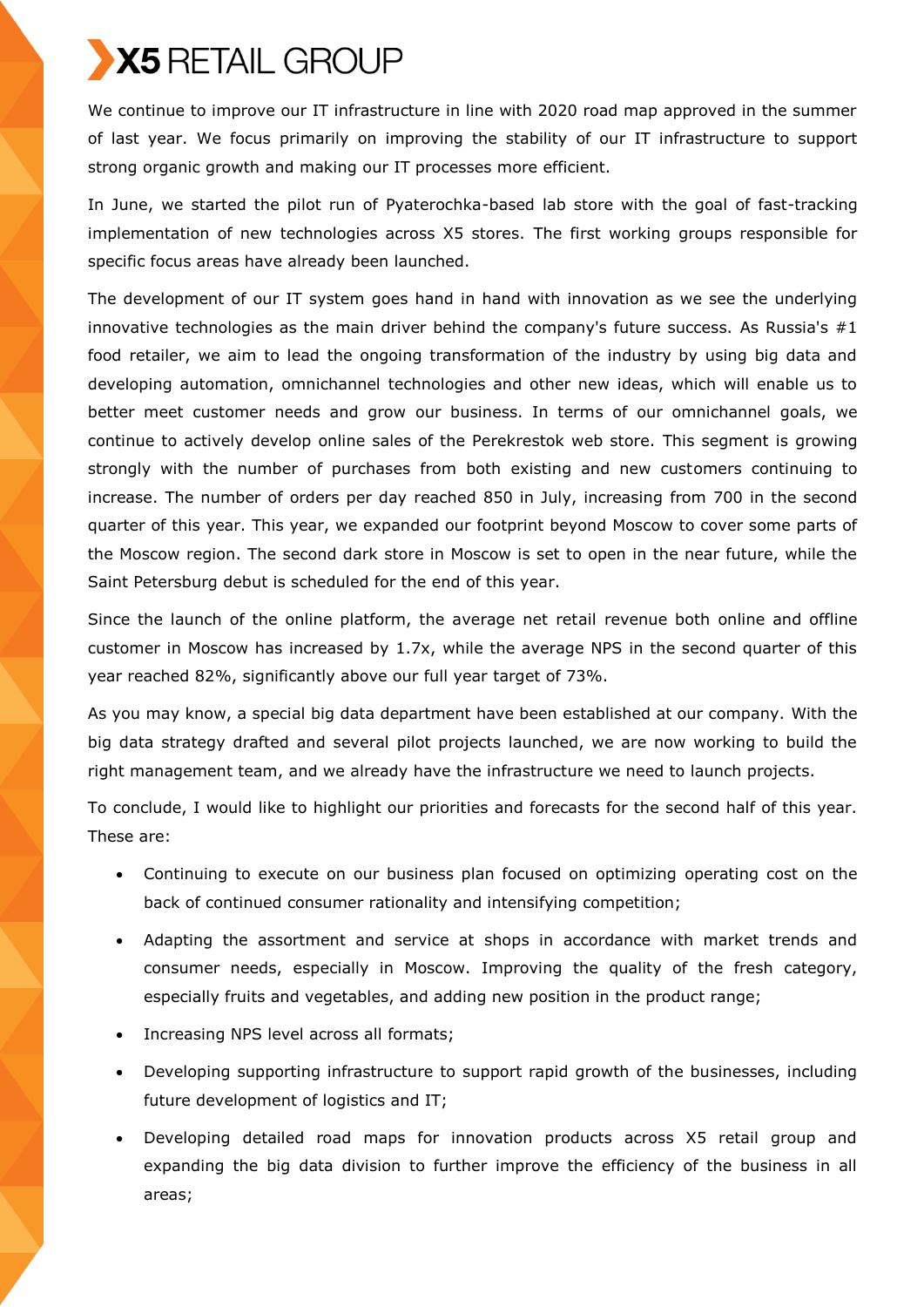

- Continued implementation of the format goals:
	- $\circ$  Pyaterochka focus on improving the operational efficiency of the business, including by reducing shrinkage, improving the quality of business processes and level of services; reducing staff turnover; and enhancing supply in the category of fresh and fruit and vegetables.
	- $\circ$  Perekrestok developing the regional model and online business and adding unique assortment.
	- $\circ$  Karusel rolling out the refurbishment program across the whole chain and increasing sales density.
- As for our forecast, we can confirm the openings guidance for this year announced earlier this year and continue to expect around 2,500 gross openings across all formats.

Now I would like to pass the floor to our CFO, Svetlana Demyashkevich, who will comment in more detail on the company's financial results for the second quarter of this year. Thank you for your attention.

#### *Svetlana Demyashkevich:*

Thank you, Igor, good morning, good afternoon, Ladies and Gentlemen, thank you for joining the call. Let me start with the external environment. Then I will give an overview of some of the key trends in our financials and also provide you with some insights on our quarter-to-date results.

So to begin with, I will say a few words about the external environment.

Food inflation continued to decelerate to new low in the second quarter of 2018. From 1% in the first quarter, it dropped to 0.4% in the second quarter of this year. The growth rate of food products turnover accelerated towards the end of the second quarter of 2018, but it's too early to speak of a trend towards accelerating demand growth.

The rate of growth in demand for food products still looks weak relative to higher wage growth rates. A stable recovery in demand is limited by unstable real disposable income dynamics.

After a short period of growth in February through April, in June the growth rate slowed to 0.2% year-on-year. Consumer behavior during the period remained rational and sensitive to promo. The consumer confidence index remains negative at the same level as in the first quarter of 2018, around minus 8%.

We realize that we're operating in a highly competitive market with several strong players in every segment. Major retailers continue to add space, increasing competition. In addition, we are seeing growing pressure from specialists in Moscow. In this regard, we must continue to focus on operational efficiency and cost control. This remains our key priority for 2018.

Moving on to X5 financial performance. During the quarter, our revenue increased by 19.3% year-on-year to RUB 383 billion in the second quarter of 2018 despite decelerating inflation.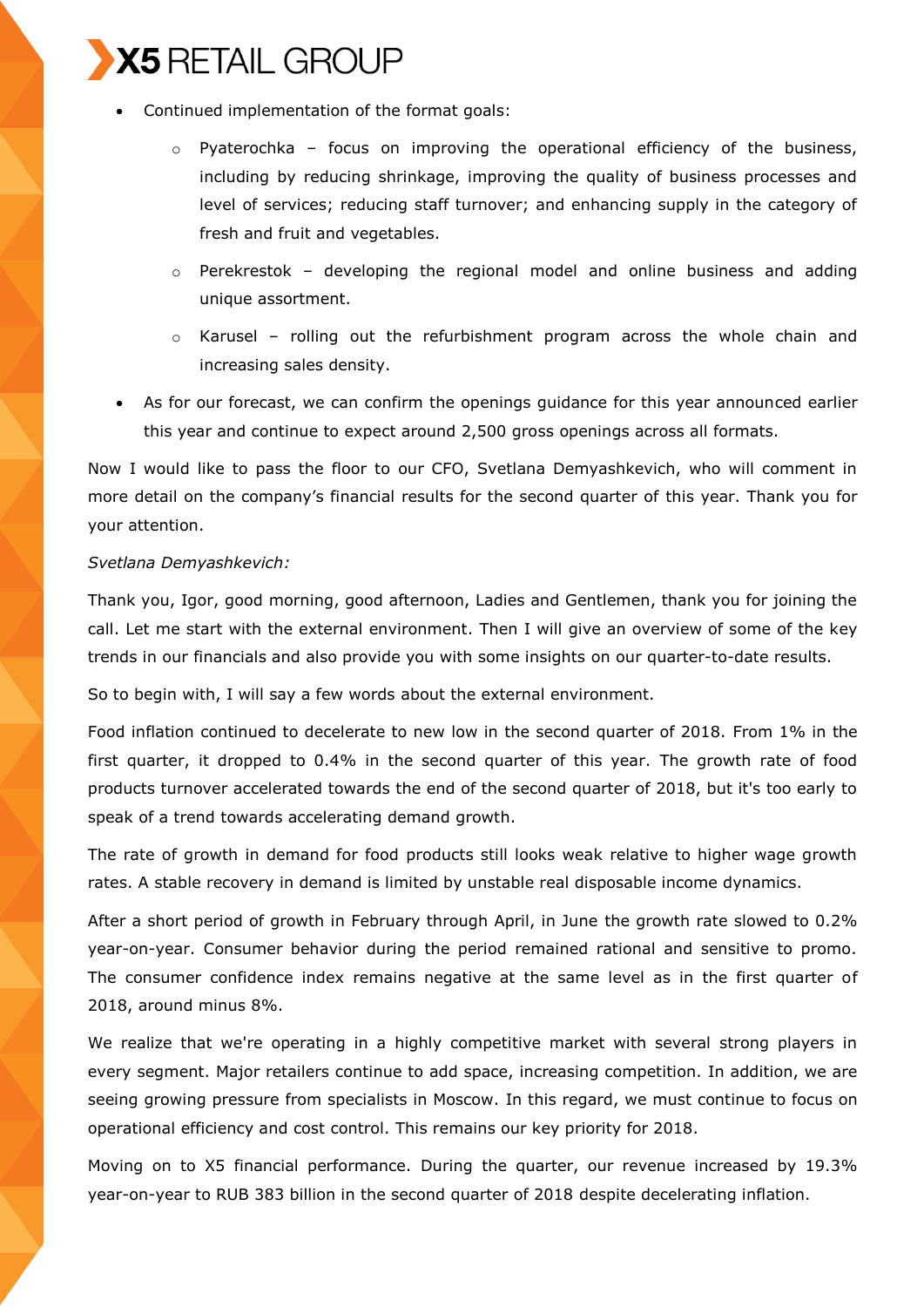Looking at margins, in the second quarter, the gross profit margin increased by 11 basis points to 24% of revenue in the second quarter of 2018 due to stable share of promo and positive impact on the commercial margin from proportionally more sales coming from Perekrestok, the share of which reached 14.5% of net retail sales in second quarter of 2018.

The negative effect from SG&A year-on-year was due to increased staff costs, lease expenses and utilities costs. All the factors affecting the SG&A expenses are described in our today's press release, so I would prefer not to go into details right now.

The adjusted EBITDA margin totaled 7.7% in the second quarter of 2018, and we are in line with our business plan for the first half of the year. In second quarter of 2018, we continued to accrue LTI expenses covering the previous and new LTI programs. The LTI expenses accrued for previous program totaled RUB 450 million, and for the new program, RUB 148 million.

Depreciation and impairment costs increased as a percentage of revenue by 25 basis points to 3.3% versus 3.1% for the same period last year. This was due to continued growth in the share of assets with shorter useful life, driven by growing share of leased space in X5's total real estate portfolio.

In the second quarter of 2018, net finance costs increased by 8.2% year-on-year. The effect from increased level of gross debt was partially offset by the decreased weighted average effective interest rate on X5's total debt as a result of declining interest rates in Russian capital markets and actions undertaken by X5 to minimize interest expenses.

X5's effective tax rate for the quarter totaled 25.1%, driven by the deferred tax on investments accrual in the second quarter of 2018 associated with potential dividend payments for 2018.

The company's net profits in the reporting period totaled RUB 8.7 billion, which represents 2.3% of revenue.

Turning to our balance sheet, at the end of second quarter, our net debt-to-EBITDA ratio increased to 2.18x but, according with the company's business plan, should gradually decrease during the second half of 2018.

Turning to the cash flow, the change in working capital in the second quarter of 2018 was negative RUB 8,126 million compared to minus RUB 11,873 mln reported in the second quarter of 2017. This was due to seasonal decrease in accounts payable and the reduction in accounts receivable due to VAT deductions driven by transition to more effective interaction with counterparties. However, larger increase in inventories in the second quarter of 2018 compared to the second quarter of 2017 was driven by growing share of regional stores with lower turnover.

Net cash used in investment activities, which generally consist of payments for property, plant and equipment, increased to RUB 23.8 billion in the second quarter of 2018 compared to RUB 19.1 billion for the second quarter last year. This change was primarily related to acquisitions as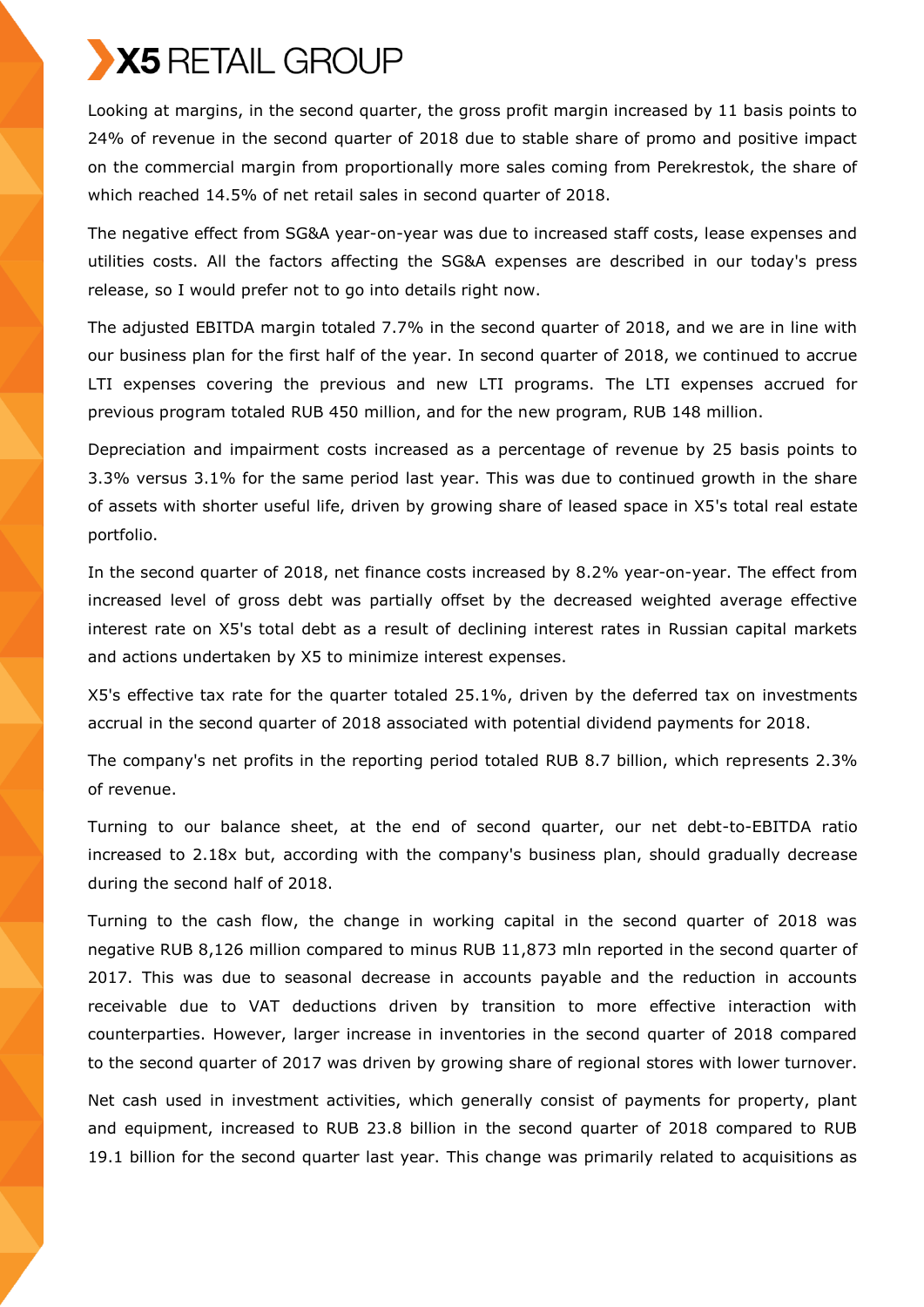we completed partial payment for O'KEY's supermarket business and the acquisition of Polushka stores in Bashkortostan.

I would like to say a few words about capex. X5's total capital expenditure amounted to RUB 20.4 billion compared to RUB 19.9 billion in the second quarter of 2017. Approximately 60% of capex in the second quarter of 2018 went to expansion of our store base, around 9% to refurbishments, the rest to logistics, IT and other.

Finally, I will give a short update on the quarter-to-date results before we go to a Q&A session. X5's net retail sales quarter-to-date increased by around 18.7% while like-for-like sales rose by 1.1%.

With that, I would like to conclude the discussion of our results. Thank you for attention, and we're ready to take your questions.

#### *Andrey Vasin:*

Ladies and gentlemen, this concludes our presentation. We are now ready to take your questions. This session will last approximately 30 minutes, and we would kindly ask that all participants limit themselves with 2 questions each.

Operator, can we have the first question, please?

#### *Operator:*

Thank you. Participants, as a reminder, if you do wish to ask a question please press star and one on your telephone keypad. That's star and one to ask a question. And if you wish to cancel that request, please press the hash key.

And your first question is from Brady Martin from Citibank.

#### *Brady Martin:*

I just have a question on the tax rate. So the tax rate ticked up again in Q2, about 25% now. I understand that was due to some kind of provisions for dividend payment or something. Just wondering, if you envision paying dividends on an annual basis, should we expect a sustainable tax rate at this level of 25%? Or is there something that you can do to bring it down closer to the statutory rate of 20%?

#### *Svetlana Demyashkevich:*

Thank you for your questions. Actually, yes, it's a structural change. You know that this year, for the first time, we paid dividend. And that's IFRS, we need to accrue deferred tax on this payment of dividend and future payments of dividends because we do expect that we will continue to pay dividends as we now have the dividend policy.

So so if you look at the effective tax rate without this impact of deferred tax accrual, then the rate is at the level of our normalized effective tax rate. So no major changes within our operational business and operational management of tax, but just structural change related to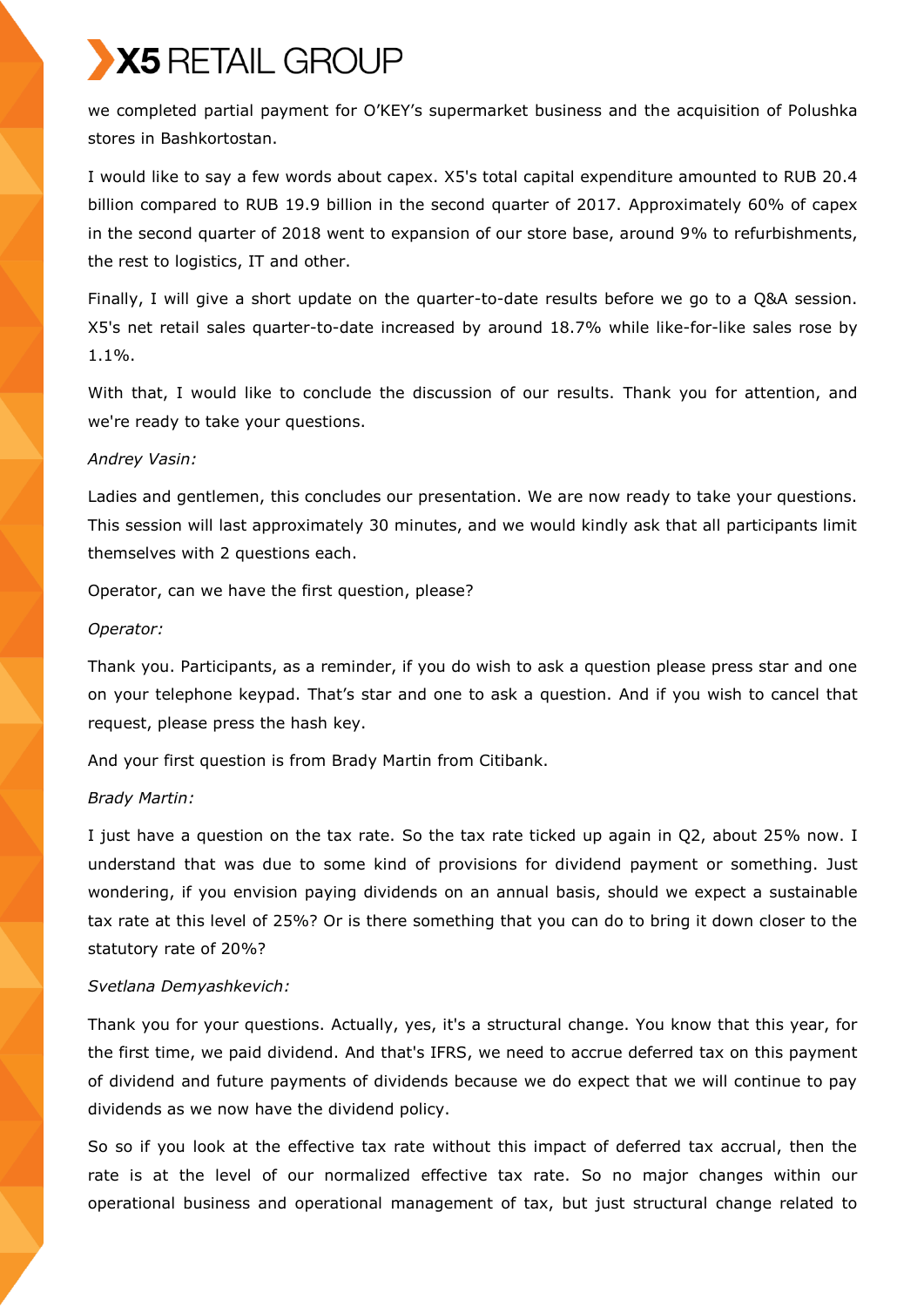dividends. Yes, I would expect that the level of effective tax rate in future when we will continue to pay dividends will remain at pretty much the same level.

### *Brady Martin:*

So, you think the sustainable level for the company on an annual basis is something like 25%? I think before you were paying dividends, the outlook was something like 22%. Do I understand that correctly? Now we should be expecting something like 25%?

### *Svetlana Demyashkevich:*

As you know, we do not give guidance in terms of our profit numbers including effective tax rate. I think I explained the structural change. And of course, we are managing our tax and doing our best to decrease our effective tax rate. But at the same time, we're a big company, of course, and we do pay tax as normal practice.

### *Brady Martin:*

OK, maybe I can rephrase the question. I know you don't want to give guidance, but the statutory rate in Russia for your company is 20%. The first 2 quarters, you're recognizing 25%. So is this a more reasonable expectation in the medium term for you to pay? Or is there something you can do to reduce it closer to the statutory rate? Do you have any kind of tax optimization strategies to reduce the tax rate? I think many investors would be disappointed to get a 2% or 3% dividend and suddenly realize that your effective tax rate has gone up 300-500 basis points, which seems kind of counterproductive. That's my question. I don't need you to give me the exact rate. Is there something you could do to reduce that?

### *Svetlana Demyashkevich:*

So continuing to answer the question on tax rate. Our more or less stable level of effective tax rate is around 22-23%, and the rest is coming from the newly accrued deferred tax on dividend. So this difference will remain.

Of course, we're using all our possibilities to decrease the tax rate. But of course, we're not using any tax optimization schemes because we don't think it's appropriate. So yes, we would expect that structurally, if we plan to pay dividends, we'll need to pay this additional tax.

#### *Operator:*

And your next question is from Natasha Zagvozdina.

# *Natasha Zagvozdina:*

I'd like to hear the clarification on the store openings. Did Igor say 2,500 new stores across all formats?

# *Igor Shekhterman:*

Yes, you're absolutely right. It's 2,500 across all our formats. Thank you for the question.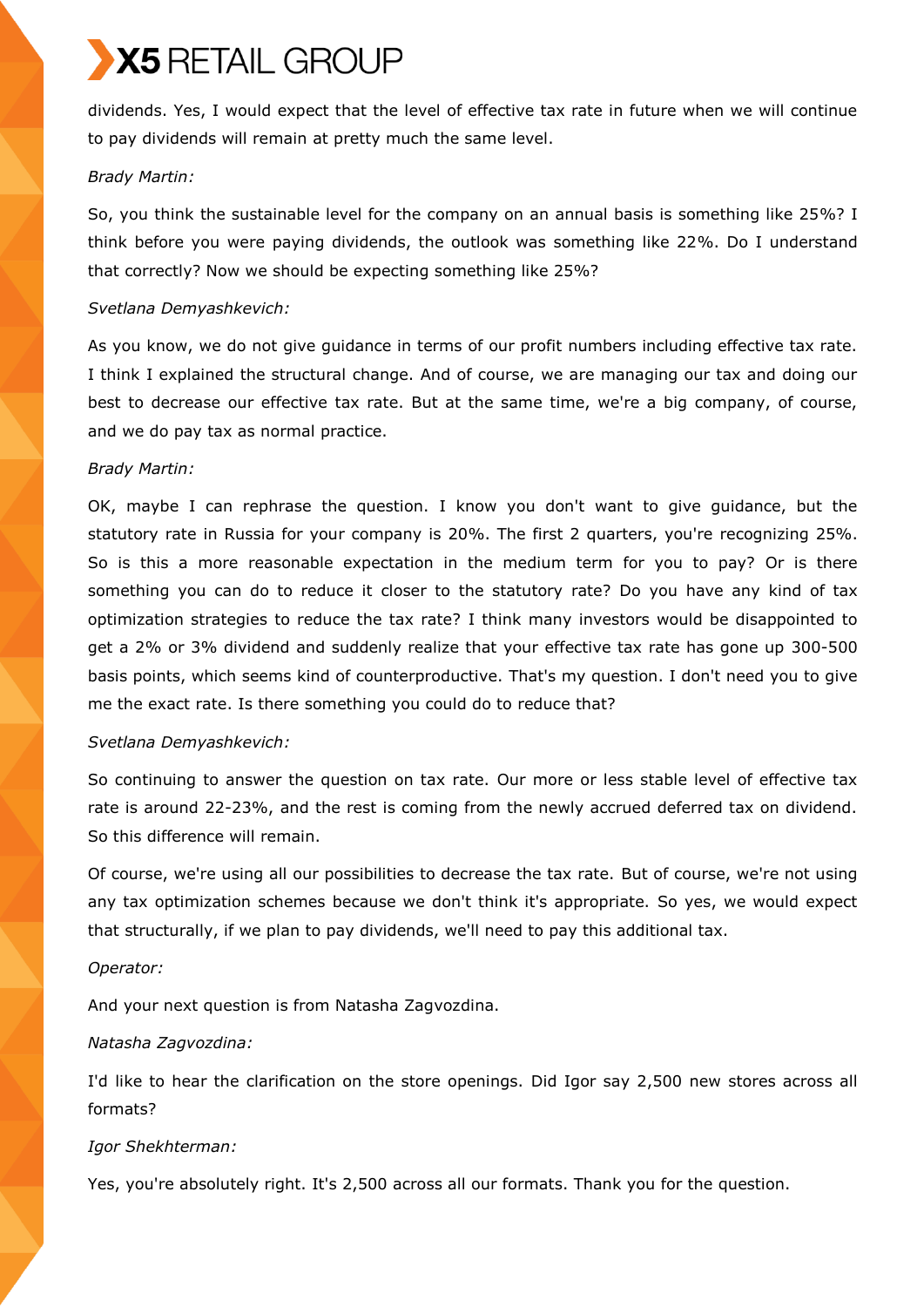*Natasha Zagvozdina:*

And that is net of closings or it is gross openings?

*Svetlana Demyashkevich:*

Gross.

*Igor Shekhterman:*

It's gross openings, 2,500.

*Natasha Zagvozdina:*

I'm not sure that I got it right before then. Did we at some point have 2,700 stores as your openings target?

*Svetlana Demyashkevich:*

No.

*Igor Shekhterman:*

No.

*Svetlana Demyashkevich:*

The guidance from the very beginning from our call in March was 2,500. So we're not changing it.

*Igor Shekhterman:*

Yes, it was the same number we indicated in our previous calls.

*Natasha Zagvozdina:*

And then your capex guidance of RUB 80 billion to RUB 85 billion plus, and on top of that also the M&A also remains unchanged?

*Svetlana Demyashkevich:*

Actually, our guidance regarding capex was almost the same level we had in 2017 also depending on M&A activities, which brings us closer to RUB 90 billion. So also, we're not changing the guidance. So nothing really changed in that respect.

#### *Natasha Zagvozdina:*

So RUB 90 billion would be inclusive of the M&A that you partially accounted for in the first half?

*Svetlana Demyashkevich:*

Well, again, depending on M&A activities, it's plus/minus RUB 5 billion, I would say.

*Operator:*

Your next question is from the Maryia Berasneva from Morgan Stanley.

*Maryia Berasneva:*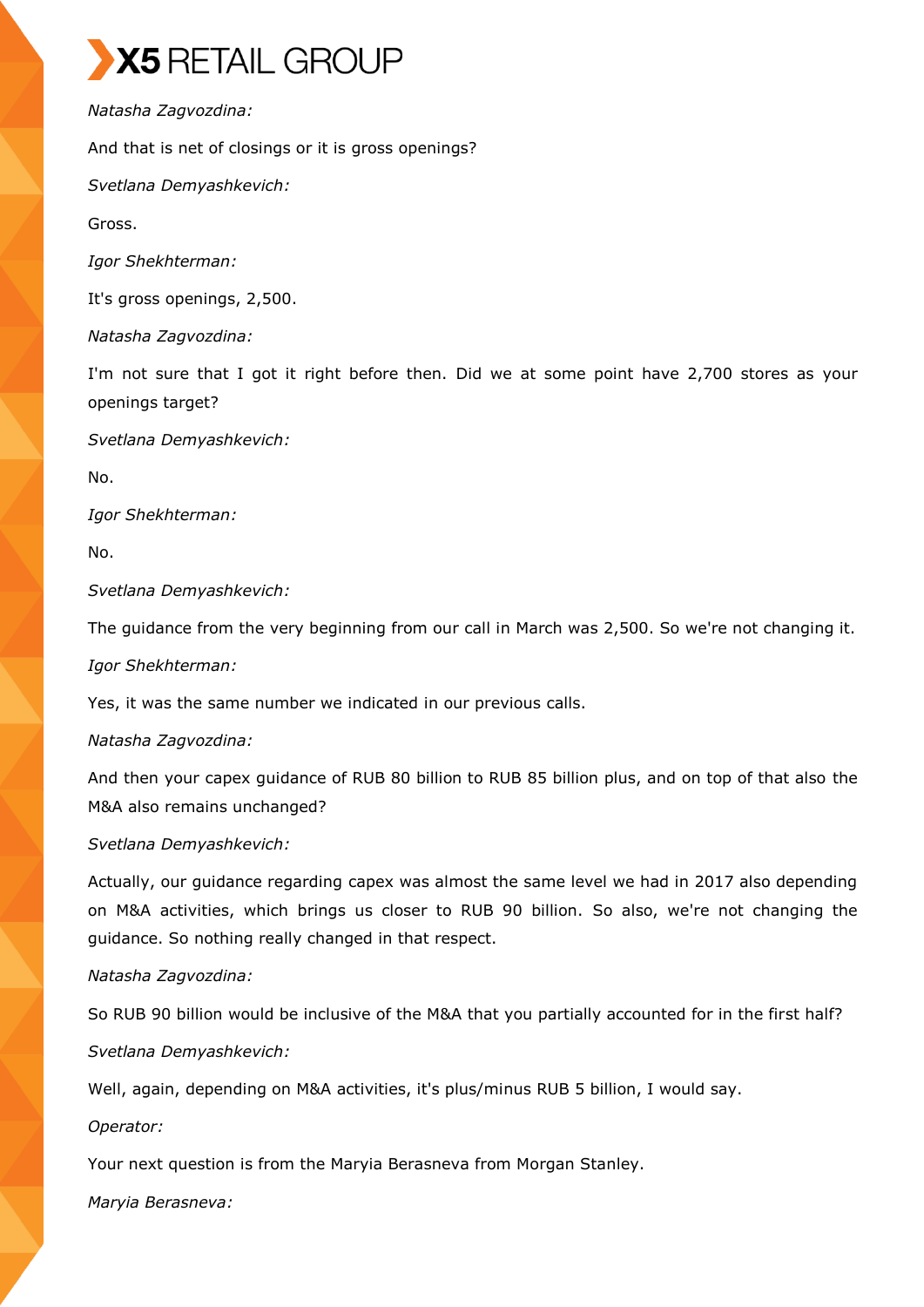My first question is with regard to the EBITDA margin. Previously you said that you target 7%-orhigher EBITDA margin for the full year. Do you feel comfortable with that target? And do you see any structural reasons for the margin to be substantially different in the second half to what we have seen in the second quarter?

# *Svetlana Demyashkevich:*

Thank you for your question. And actually, you might remember that during the previous calls we had in the first half of the year, we indicated that we do expect in different scenarios, even with different levels of inflations, EBITDA margin coming to the level of the 7%-plus. And now we see the results of the first half. We are in line with our budget, in line with the plan. And we do expect that the second half will be also in line with our plan. We'll see how the competition and inflation evolves, but we're still quite comfortable on achieving those targets for this year.

### *Maryia Berasneva:*

OK. And my second question was on Pyaterochka store openings. Firstly, I see that you have closed 212 Pyaterochkas in the first half. If my calculations are right, it equates to around 16% of the gross openings.

Should we expect this rate of closures to continue in the second half? And what is driving the higher rate of closures so far this year? And in that context, when we look through 2019, do you have any thoughts on what number of stores would you like to add next year?

# *Igor Shekhterman:*

With that, let me start and Svetlana will proceed. So we don't have any guidance at the moment regarding the openings for the next year. I think we will have it at the end of the current year. Regarding the goal in the number of stores, there were not very effective openings in the last years, and it's the reason why we closed the stores to the number you indicated.

# *Svetlana Demyashkevich:*

Actually, in the beginning of the year, understanding tougher external environment, macro environment and competition, we took several steps to increase our efficiency. And within that, we also analyzed all store openings of last year and made the decision of more impressive closings of nonperforming stores. So that resulted in higher rate of closings in the first and second quarters. But of course, it is positive for our results in the second half of the year. We do not expect such high rates of closings in the second half of the year because we did this exercise mostly in the first half.

#### *Operator:*

And your next question is from Marat Ibragimov from BCS.

*Marat Ibragimov:*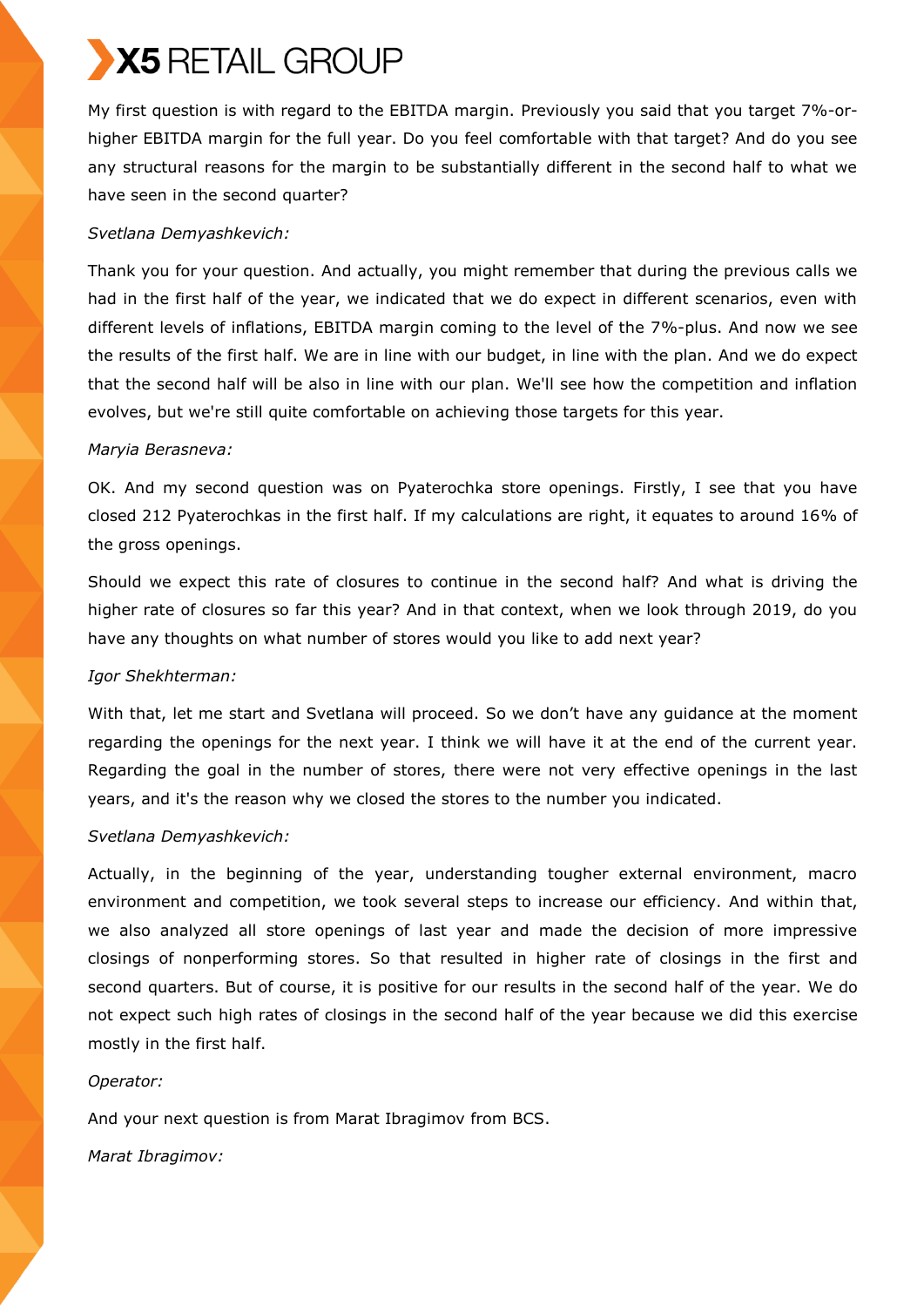My first question on traffic turnaround in Pyaterochka stores. In the first quarter, it was deeply negative – minus 2.2%. In second quarter, it was plus 1.3%. What drove that traffic turnaround? Can you please explain?

#### *Svetlana Demyashkevich:*

I would say it was a mixture of external and internal factors. When we are talking about external factors, the trends of temperature regimes in the second quarter – comparing to the second quarter of 2017 and first quarter – comparing to first quarter of 2017, the trends were very different.

So if we are talking about the first quarter, it was abnormally cold. So that affected traffic negatively. At the same time, the average check was higher compared to 2017. And then the situation changed in the second quarter of the year, where the temperature was generally higher, and that drove higher traffic in the stores but less average check, so there were more small purchases.

Secondly, and we're constantly doing that, but there was a special exercise also in the beginning of this year to start adjustment of assortment in Pyaterochka, providing more appropriate assortment for the local needs of the local customers, including Moscow. A lot of attention now is paid to Moscow as one of our core regions – probably the core region and the more revenuebringing region.

We did see negative trends in the fourth quarter and first quarter of the year in Moscow, so we are trying to reverse them and a lot of work was done in the second quarter to do that. So we do already start to see some results.

And also, as you heard, Igor was talking about the processes we're doing now and the efforts which are taken by Perekrestok's management and Pyaterochka's team also to improve situation with business processes, attract more customers in the store, adjust assortment to local needs, etc.

#### *Igor Shekhterman:*

And also, I would like to add that the launch of our macro region model gives us more opportunity to adopt the local assortment.

#### *Marat Ibragimov:*

Do you think – maybe it will make a lot of sense for you to do – expand the exercise on Karusel stores because Karusel's traffic drastically continues to be negative. Maybe it could help others to deliver the similar turnaround?

#### *Igor Shekhterman:*

I think one of the reasons of negative traffic of Karusel is general situation with hypers. And the second, we – as I mentioned in my speech, we closed 6 hypers at the moment for their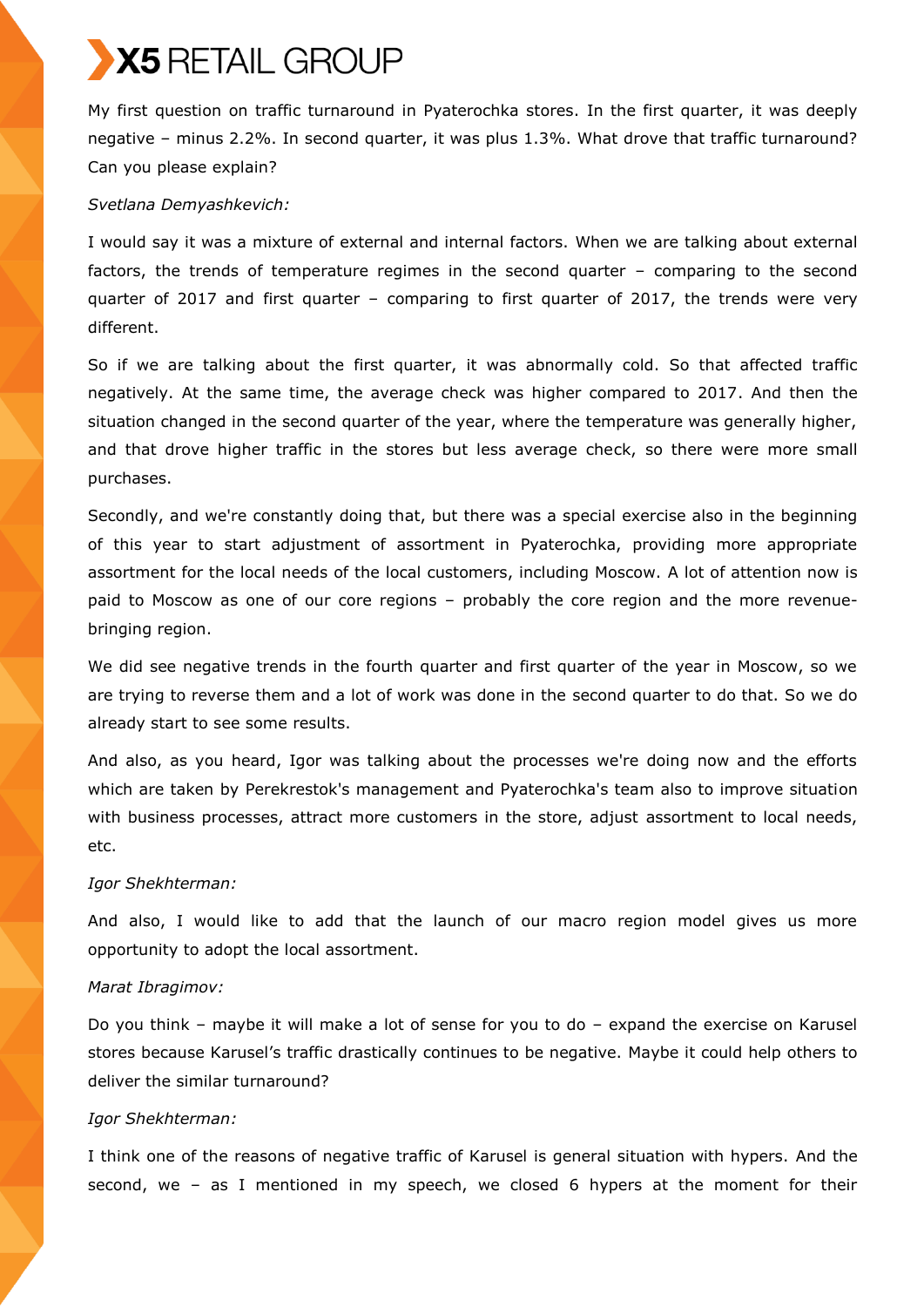reconstruction. It is one of the reasons of negative traffic for Karusel. And it's also our main target in the Karusel to improve or increase the average basket.

### *Marat Ibragimov:*

OK. And my last question on LTI. Of course, it dropped quite significantly in second quarter yearon-year. Can you please give some guidance on a full year figure? I understand this cost now includes only LTI under second phase, but I would expect that either in the third or in the fourth quarter of this year, you'll start to include costs under the third phase of LTI.

### *Svetlana Demyashkevich:*

Well, actually, this present accrual includes accruals on old LTI program and new LTI program. The biggest accrual is still on old LTI program. But still, it's decreasing in accordance with the schedule we were also talking about during our previous call.

At the same time, it is very beginning of the new LTI program as the probability of us achieving all the goals is still quite low. That's why the amount accrued for the new LTI program is not that high.

# *Marat Ibragimov:*

You have not elaborated on the LTI program yet, am I right?

### *Svetlana Demyashkevich:*

We started to accrue the new LTI program partially depending on the probability of achieving the targets in 2020.

#### *Marat Ibragimov:*

And can you please remind us or tell us what are the KPIs for LTI 3?

#### *Svetlana Demyashkevich:*

This new program includes 2 major KPIs, leadership in revenue among Russian public food retailers, it's the first KPI, the same we have for the old program. And the second KPI is leadership in EBITDA multiple, also leadership among the Russian public food retailers.

#### *Operator:*

And your next question is from Yulia Gerasimova, Goldman Sachs.

#### *Yulia Gerasimova:*

First question for me will be about the Magnit refurbished format. I'm sure you were aware that the company has launched the new concept of the refurbishments. And though there's little number of stores have been opened, I was wondering whether some of these stores have been opened next to your existing X5 stores. Have you seen this new format? And what was the impact on the stores? That's the first question.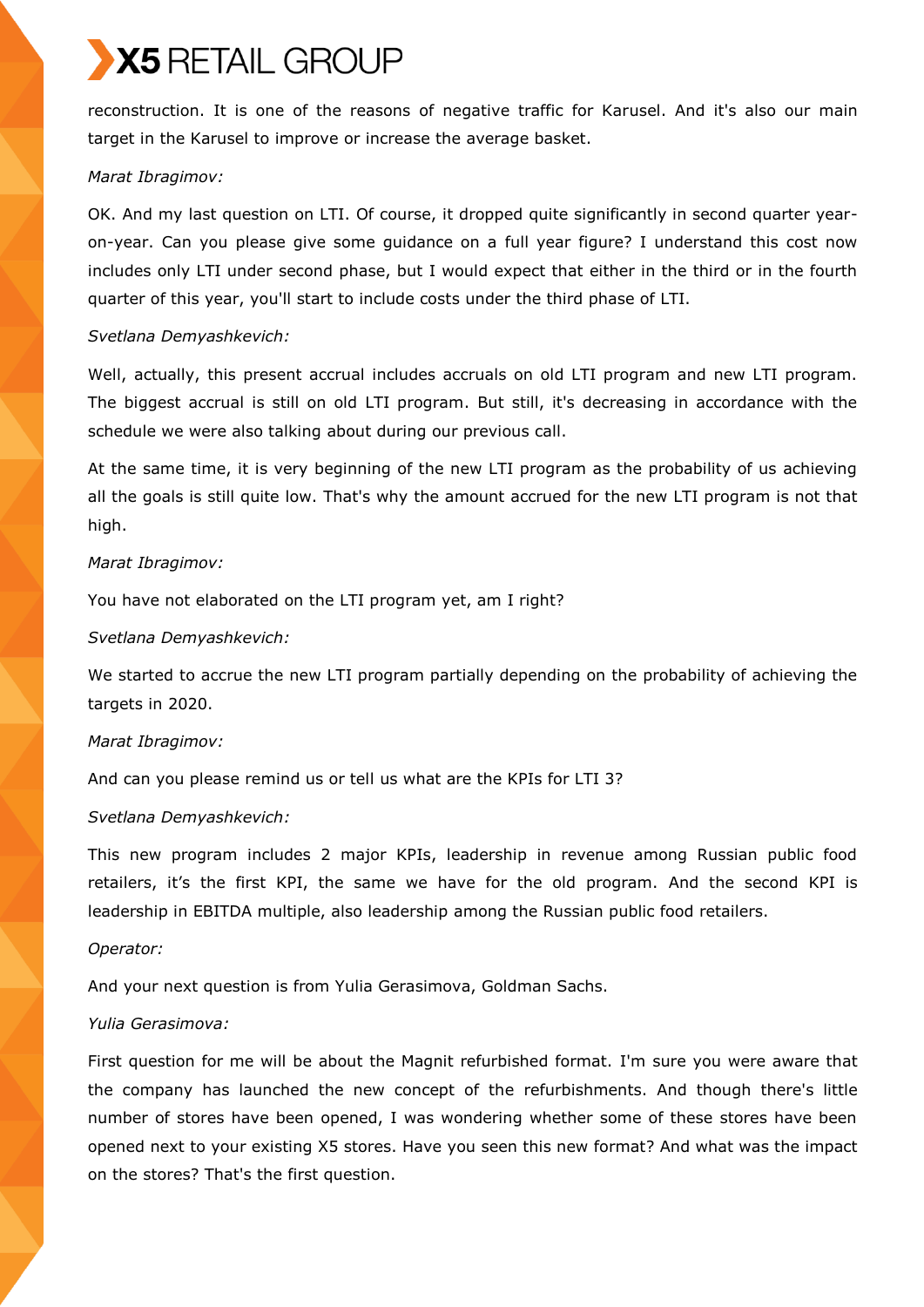#### *Svetlana Demyashkevich:*

We know that this pilot was just launched, and we heard some comments from Magnit's management. But it's too early to see any effect or inputs. We'll, of course, pay attention, and we'll measure the effects of their stores on our stores and I think it will be more appropriate to comment on that after probably the second half of the year. So far, it just started to open. It's just too early to judge.

#### *Yulia Gerasimova:*

OK. And then my second question will be on this LTI program, which we commented previously. I mean, we all just heard about this multiple leadership that is embedded as a target for your LTI, but there are a lot of factors which are actually affecting the multiples. Why didn't Supervisory Board simply just focus on the total shareholder return or that kind of metric? Because ultimately, I think if the returns are improving, that's probably will actually drive your market capitalization up as well, while multiple could be a function of different factors, including what's happening today, for example, with the macro, geopolitics and sanctions and so forth. So why did you choose this particular factor to target?

### *Igor Shekhterman:*

Let me start and Svetlana will proceed to answer from there. First of all our goal is to be leader in revenue and multiple, we need to be #1 Russian public company. In these circumstances all of our competitors are in the same situation regardless of macroeconomics.

#### *Svetlana Demyashkevich:*

Yes, it's important to remember that both measures are comparative measures. So we need to best among our competitors. And that's quite fair, I would say, from the Supervisory Board to expect from management.

#### *Igor Shekhterman:*

And also we have a proportion of 50/50 for the more balanced growth.

#### *Yulia Gerasimova:*

OK. And what if this multiple leadership will be achieved not because of your improvement but because your competitors will simply have a multiple derating like we are seeing with Lenta, for example recently? So would be still then management eligible for the payment?

#### *Svetlana Demyashkevich:*

Well, that's life, and it's not maybe perfect. Yes, if we'll win, we'll win. We still get a payment.

# *Andrey Vasin:*

I just want to add that actually, there are 2 more triggers in this LTI program. With regards to EBITDA margin, we should not sacrifice. And net debt-to-EBITDA, we should be below 2x, which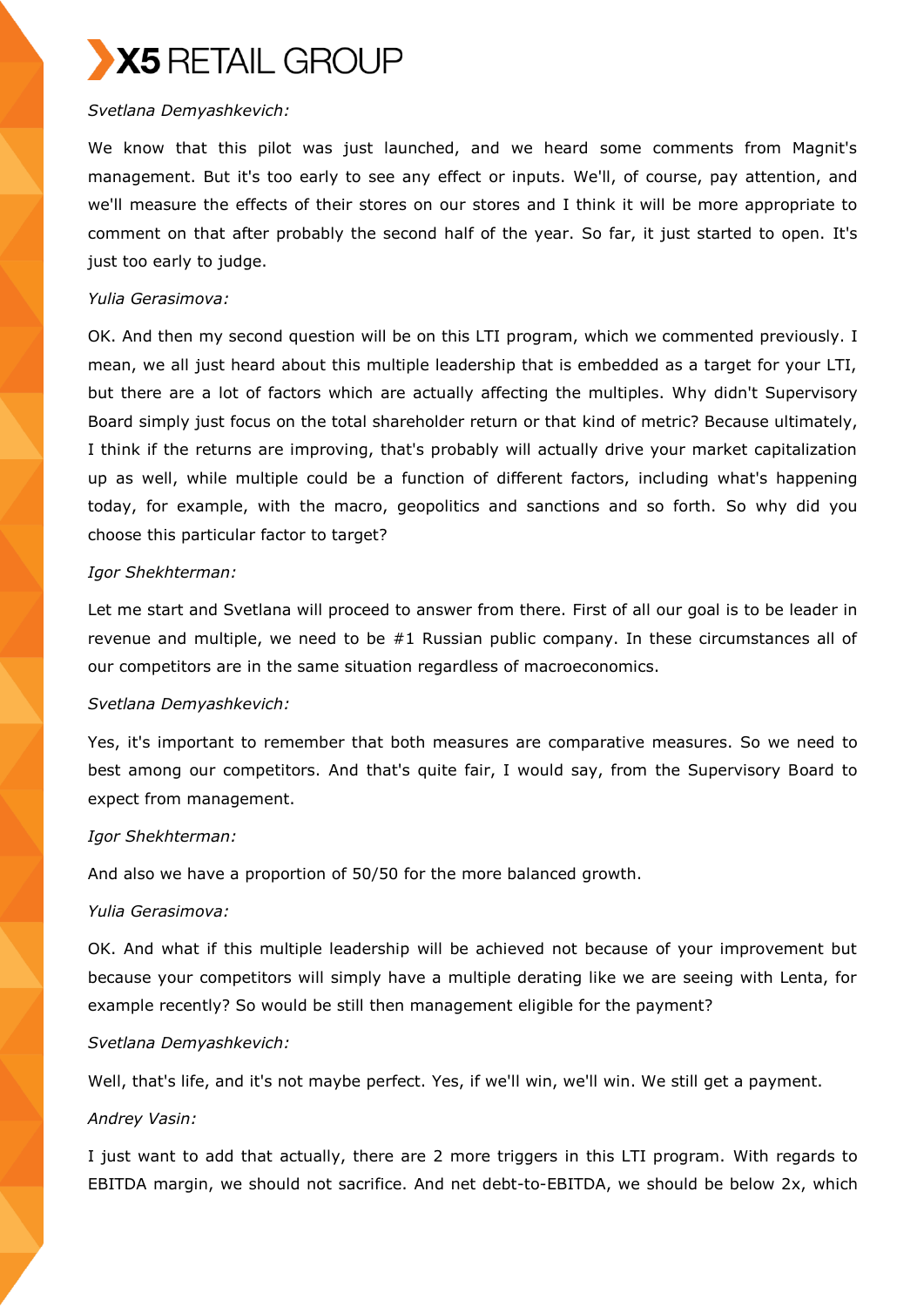is in line with our dividend policy. So yes, you should consider it combined with 2 main targets of the program.

#### *Igor Shekhterman:*

Yes, two targets and two triggers that make our LTI program quite balanced.

#### *Yulia Gerasimova:*

OK. And I apologize for the small follow-up on Maria Berasneva's question about the store openings. I realize that it's too early to provide 2019 guidance, but just from your comments, Igor, you are saying that you are targeting a more balanced approach to the openings. Should we read that as going forward, we would probably see not higher openings or even less number of openings in absolute terms going forward given that you're targeting more balanced approach? Should we read it like that?

#### *Igor Shekhterman:*

I think we will give more guidance during our Capital Markets Day that we invited all of you. It will be in the end of October, and we will be ready to give guidance for the next year. At the moment, we are not ready to give guidance regarding the openings.

#### *Operator:*

There being no further questions at this time, speaker, please continue.

And we've had another couple of question come through. And your next question is from Victoria Petrova from Credit Suisse.

#### *Victoria Petrova:*

May I ask one follow-up question regarding potential benefits from your operating targets related, obviously, to operating costs and shrinkage, etc.? How many basis points can you still extract from operating efficiency project theoretically maybe short term within 12 months and longer term?

And my second question is related to competitive environment. You obviously were very vocal about specialist competition pressure, especially in Moscow. You're obviously addressing that. You mentioned how. Do you think that given that your key competitor is only launching their potential refurbishment program, that second quarter was probably the most relaxed one for you in terms of competitive environment and it will only get worse through the year? Or you're not seeing anything happening in the third quarter so far?

#### *Svetlana Demyashkevich:*

So yes, you're right. And Igor was talking about the initiatives we are doing in all our formats. And we do expect, I would say, the biggest input on our financial results in Pyaterochka. It's hard to say at what period of time. We do expect some of the quick wins already in 2018. But of course, biggest effects will come in 2019 and further. I think that the biggest impact will be in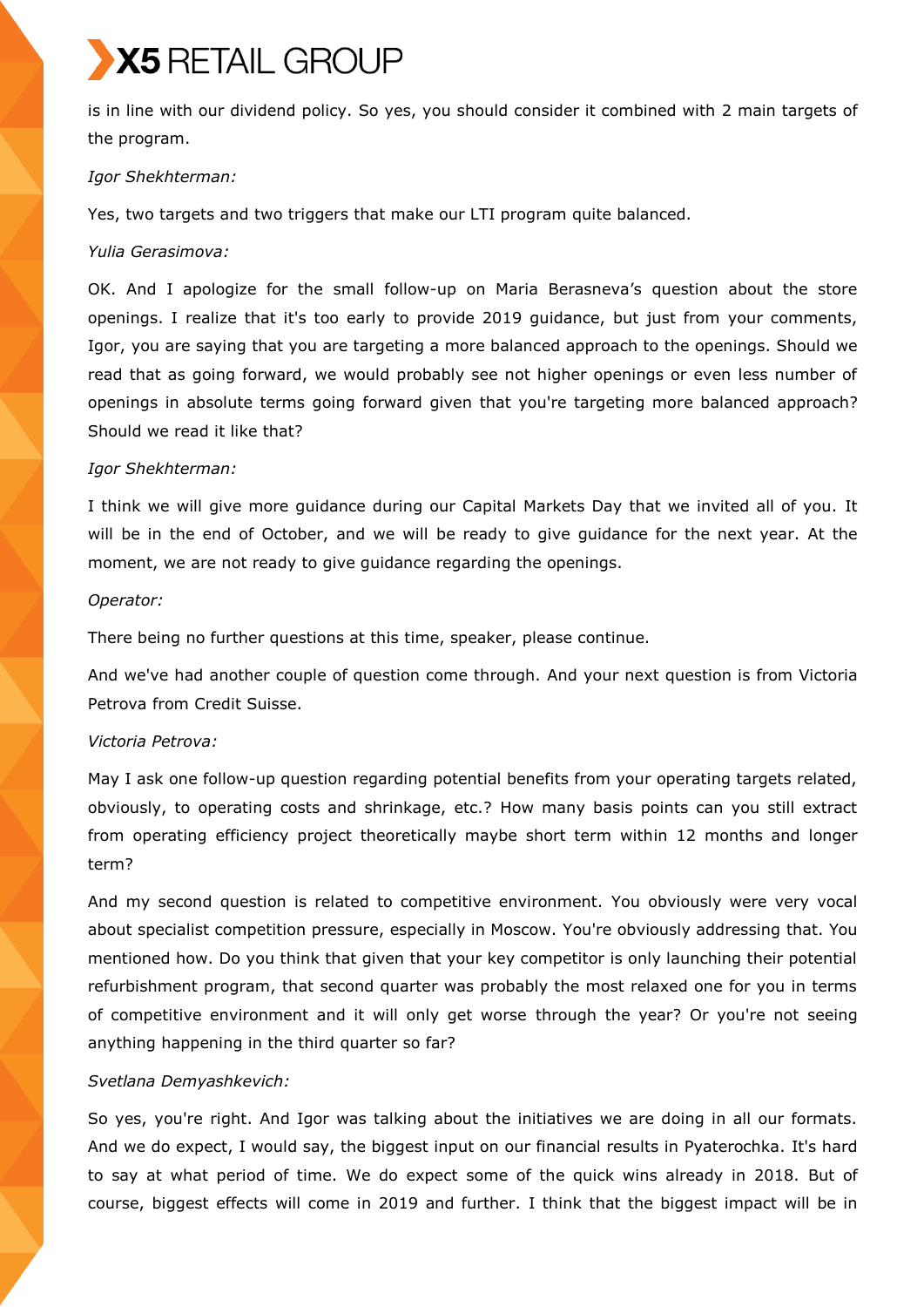decreasing shrinkage and also through improving business processes, working with personnel, increasing the involvement and decreasing turnover of personnel. So increasing the quality and NPS and impression of the customers in our stores.

So that's probably answering the first question. For the second one, well, as you know, when we started the refurbishment program back in 2016, and since then, we are competing and reacting to their refurbishment program. I wouldn't say that the second quarter of this year was relaxed.

Actually, if you look at the comparatives with our competitors, the benchmarks, you will see that you cannot call our results relaxed. They look quite impressive, I would say. So we're not relaxing. We're trying to be very fast and to develop and trying to be as efficient as we can and as fast as we can.

So of course, we understand that there will be more competitive pressure coming to us, but it's not news. We live in such an environment for many years, so just continuing to work. That's normal.

#### *Victoria Petrova:*

And if I may, just the very last follow-up question. Do you think that your customer demand has bottomed in the second quarter or can it get any worse on your estimates, which are obviously much more precise than ours given that you see your data from the stores every day?

#### *Svetlana Demyashkevich:*

Well, if you look at the traffic numbers and NPS numbers, I would say that we see positive dynamic in terms of customer demand in the second quarter, and we hope to continue to see this. We also do expect a high season in the fourth quarter as usual. So it's hard to say. Why do you think the demand bottomed?

#### *Victoria Petrova:*

I just hope that there is no room for further deflation acceleration, but I might be wrong.

# *Svetlana Demyashkevich:*

Well, actually, the prognosis of our internal macroeconomists say that we should expect some acceleration of inflation in the second half of the year. We do already see some acceleration in July. Because in July, it was 0.5%-plus, where in June, it was minus 0.2%.

And also, we see some positive shock on inflation starting from end of July. Plus there are some of the factors related to the dynamics of harvest comparing this year and last year. So yes, I think we would expect that demand and inflation might accelerate, but we're being quite conservative about this in our prognosis.

*Andrey Vasin:*